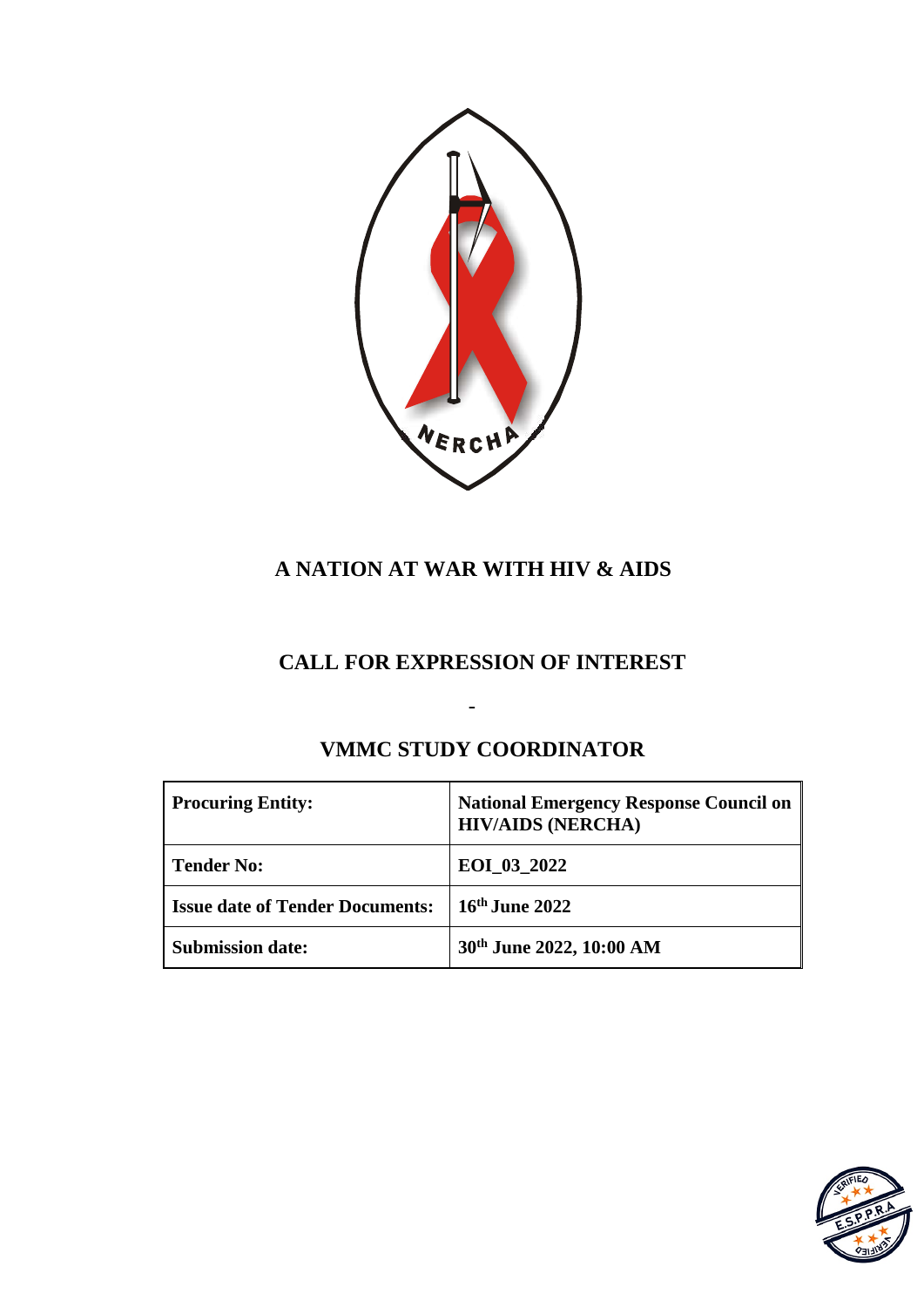## **SECTION 1: INVITATION TO TENDER**

#### **EXPRESSION OF INTEREST FOR THE STUDY COORDINATOR TO CONDUCT AN OPERATIONAL RESEARCH FOR UPTAKE OF VMMC SERVICES No. EOI\_03\_2022**

The National Emergency Response Council on HIV/AIDS, hereinafter referred to as NERCHA, is a Category A Public Enterprise established through the NERCHA Act No 8 of 2003 to coordinate the national multisectoral response to HIV and AIDS in the kingdom of Eswatini. In addition to its coordination role, NERCHA is also a Principal Recipient for grants from the Global Fund to fight AIDS, Tuberculosis and Malaria ("Global Fund") and also manages other grants. NERCHA intends to apply part of the proceeds for eligible payments under a contract to Conduct an Operational Research for VMMC service uptake.

NERCHA hereby invites Expression of Interest (EOI) from suitable and qualifying organizations/ individuals to provide the qualification and capabilities in the following services:

#### **Contract Title: STUDY COORDINATOR TO CONDUCT AN OPERATIONAL RESEARCH FOR UPTAKE OF VMMC SERVICES**

Please read through this document carefully and provide the requested information together with ALL the required supporting documents. Tendering will be conducted through an Expression of Interest procedures specified in the Eswatini Public Procurement Act 7, 2011 and policies laid down by the Eswatini Public Procurement Regulatory Agency (ESPPRA). The Expression of Interest document can be downloaded from the ESSPRA website, [www.sppra.co.sz](http://www.sppra.co.sz/) or collected from the NERCHA reception area.

Proposals are to be delivered or emailed to the address below at or before 1000hrs, on 30<sup>th</sup> June 2022. Proposals shall be valid for a period of 60 days after the deadline of tender submission. Late Proposals will be rejected. Bid Proposals will be opened in the presence of the Tenderers' Representatives who choose to attend the tender opening at the Training Room at NERCHA in Mbabane, immediately after the closing time.

**All applications should be delivered or emailed at the address below, clearly marked** "**Confidential Response to Expression of Interest EOI\_03\_2022",** deposited into the tender box located NERCHA Reception area:

> The Tender Board National Emergency Response Council on HIV/AIDS Plot 738 Farm 2 Emajika Road Mbabane Email: [procurement@nercha.org.sz](mailto:procurement@nercha.org.sz)

**Interested and qualifying bidders must provide information indicating their technical capacity, qualification and shall attach the following documents:**

- 1. Letter of confirmation of interest and availability
- 2. Original Valid Tax Compliance Certificate
- *3.* Labour Compliance Certificate, Trading Licence, Form J & Form C *\*\*(Not applicable to individual consultants)*

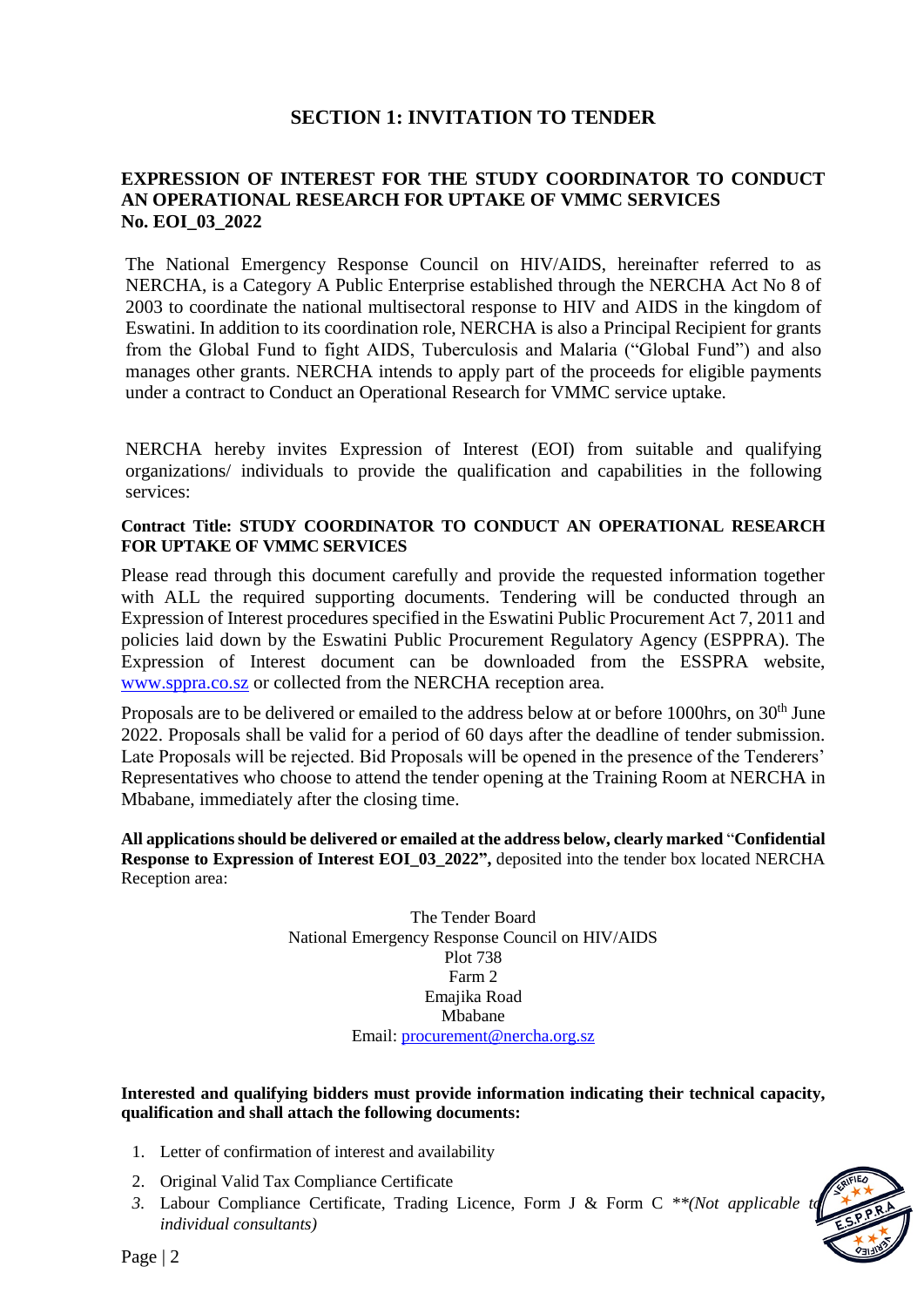- 4. Police Clearance Certificates
- 5. Certified copies of National Identity Documents (IDs)
- 6. A fully signed Declaration of Eligibility
- 7. Curriculum vitae for key personnel/ key staff who will work on this project.
- 8. Job and client reference for similar assignments in the last 5 years, including values of contracts; 3 client references letters for the provision of similar.
- 9. Demonstrate qualification and capability by completing and qualification and experience form.

Requests for clarification must be in writing via email to [procurement@nercha.org.sz](mailto:procurement@nercha.org.sz) NERCHA shall respond in writing via e-mail to any requests for clarification up until close of business on the 24<sup>th</sup> June 2022.

The purpose of this Request of Expression of Interest is to assist with the selection of a shortlist of bidders who will be invited to submit detailed technical and financial proposals.

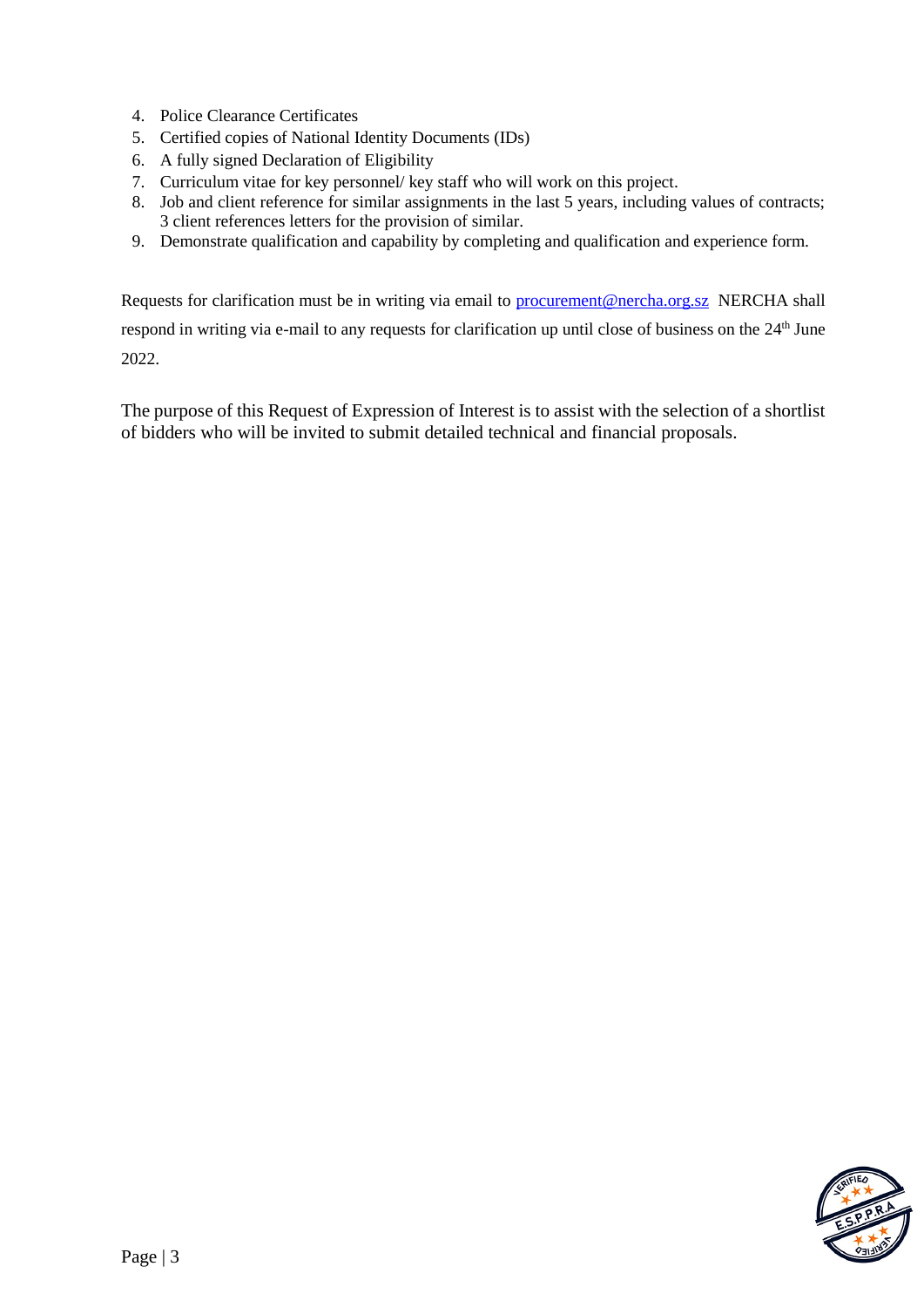### **SECTION 2: INSTRUCTIONS TO TENDERERS**

#### **I. INTRODUCTION**

The VMMC service uptake is low, the VMMC program seeks to understand the barriers and challenges that results to sexually active men not to take up the service despite the service being offered free.

#### **II. BACKGROUND**

The VMMC program has been implemented in Eswatini since 2009. The Ministry of Health had a vision of achieving 80% circumcisions amongst eligible male population in Eswatini. When the program started, the country had 8% of males circumcised for other medical reason. In a 12-year period the program achieved 33% more circumcisions to bring national coverage to 41%, which is still below the 80% threshold. In program inception the program circumcised all males eligible for circumcision and in 2012 the program shifted focus to circumcise all males from the age group of 10-49 years. Early Infant Male Circumcision was also funded. In 2020 donor funding shifted focus to circumcise all males form the age group of 15-29 years as a priority group for immediate impact on HIV Prevention.



In the last 5 years, the program has failed to meet the national targets. As illustrated by the graph above the highest number of clients circumcised was 17884 in the year 2017. In 2020 the program recorded below 10 000 circumcisions for the first time.

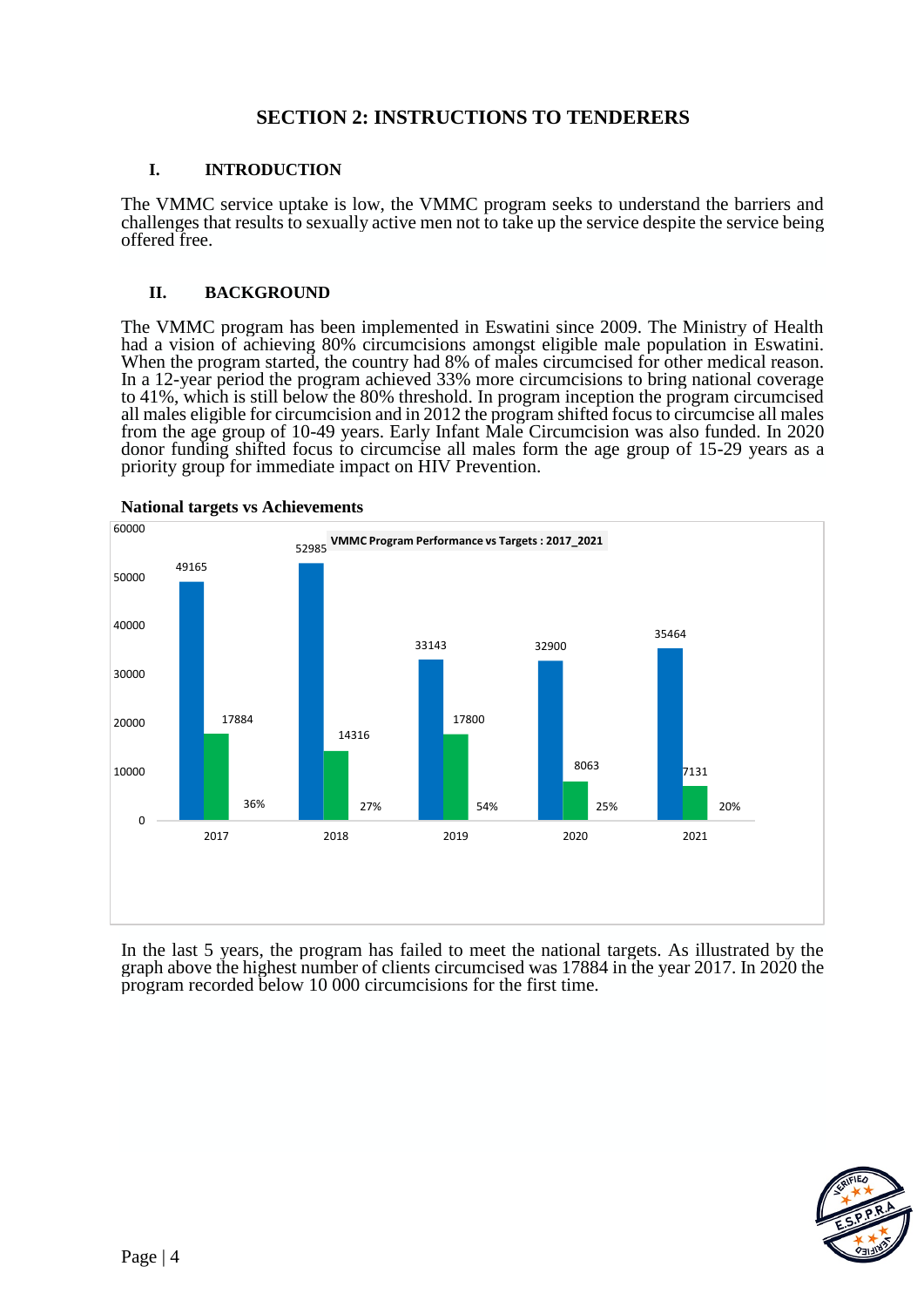

The graph above illustrates the unmet need in the VMMC program for 2022.

Achieving 80% threshold has been a challenge. Demand generation has been one of the major challenges. Strategies that have been implemented by the program in demand generation are Back to school campaigns, community sensitization and mobilization (one on one discussions, school & workplace presentations, door to door sessions, dialogues). Predominantly the service is provided amongst the age group of 15 to 19 years with a low uptake in older men aged 24+. It is worth noting that in Eswatini we do not practice religious and traditional circumcision (rite of passage).

The program in the last 5 years have made some changes in service provision and demand generation. Ministry of Health visibility has increased in the program, service has shifted from a vertical model to an integrated model with VMMC services being provided routinely on daily basis. Demand generation mobilizers have shifted from roving teams to community-based mobilizers.

#### **III. OBJECTIVES OF THE ASSIGNMENT**

This assignment's objective is to conduct research to understand the barriers and challenges of service uptake amongst men. The target group for the research are males from the age group of 15-29 years in communities (urban, peri urban and rural) and health facilities in Eswatini.

The research will assess the enablers and barriers to service uptake amongst the age groups.

The outcomes of the research will be;

- Scientific sampling method.
- Identify enablers for VMMC service uptake.
- Clear identification of the barriers and challenges faced by males for not taking up VMMC services.
- Identify settings or communities with peculiar barriers and challenges.
- Recommendations and solutions of the barriers and challenges.
- SWOT analysis for the program.

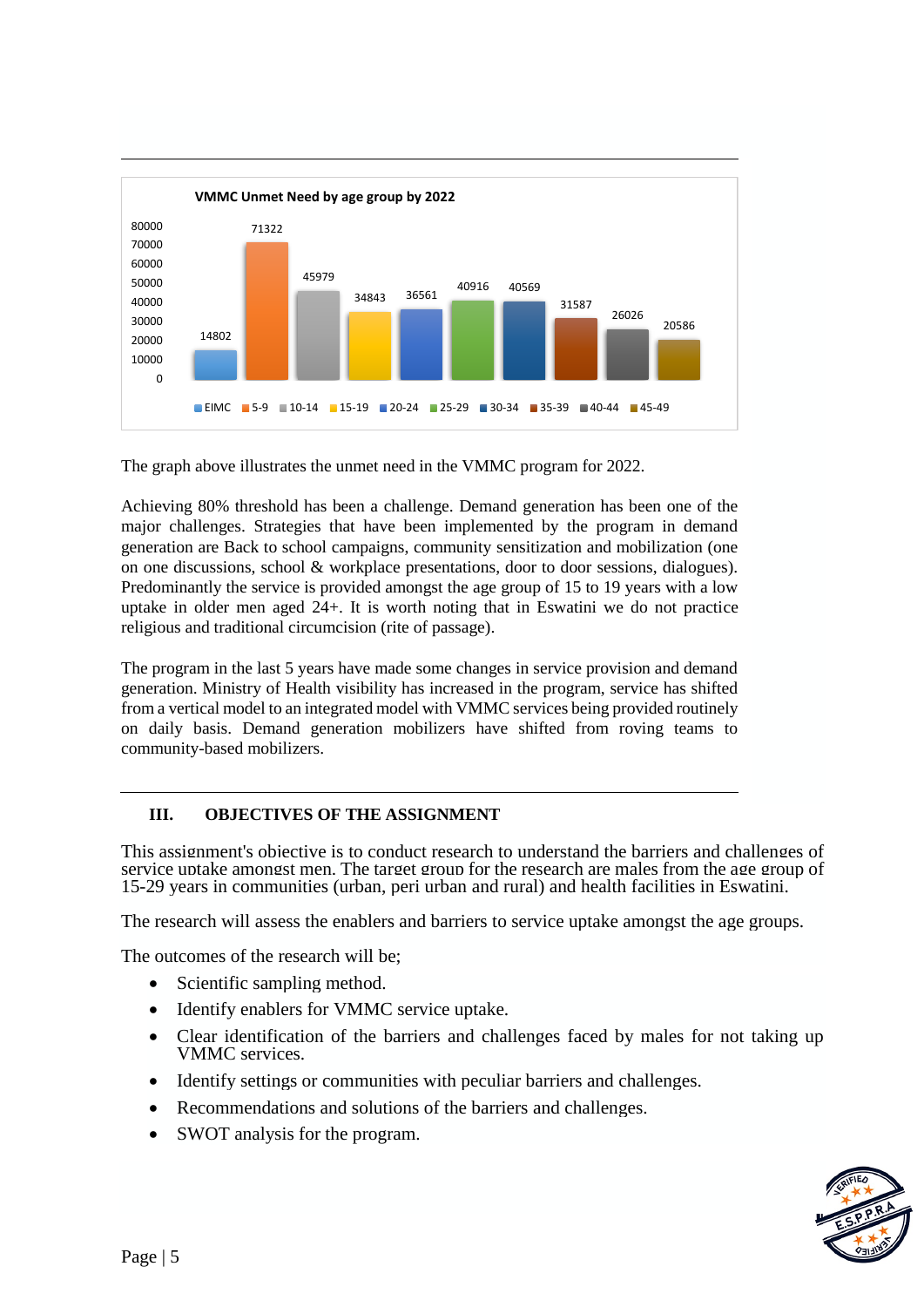# **IV. SCOPE OF WORK**

The Request for Expression of Interest will enable NERCHA to generate a shortlist of suitable potential tenderers who will conduct an Operational Research for VMMC uptake. The required services include but not limited to the following:

- 1) To develop a protocol for the research and present the protocol to ethics committee for approval.
- 2) Design research methodology and timelines according to study settings.
- 3) Design research instruments & tools for data collection and train data collectors on the tool.
- 4) Conduct a research study in both males and females.
- 5) Lead data collection
- 6) Assist in data validation
- 7) Compile report
- 8) Disseminate research findings to VMMC program and stakeholders

# **V. EXPECTED OUTPUT/DELIVERABLES**

The Consultant will be expected to deliver, at the minimum, the following outputs:

- a. Inception Report
- b. Letter of approval from Ethics Committee for the research Protocol
- c. Final Report

### **VI. EXPERIENCE & SKILLS**

The prospective Consultant is expected to meet the following minimum qualifications and competencies:

- $\checkmark$  Master in Public Health specializing in anthropology, health promotion, bio medical or related areas
- $\checkmark$  Relevant experience in the field of Social Behavioural Communication Change
- $\checkmark$  Minimum 5 years of experience in conducting qualitative and quantitative operational research and developing strategic plans for the health sector at national level
- $\checkmark$  Excellent competence in the elaboration of critical analysis, identification of solutions and preparation of reports in English
- $\checkmark$  Demonstrated skills in stakeholders' consultations
- $\checkmark$  Effective Communication Skills
- $\checkmark$  In order to be eligible for selection, the tenderer must provide documentary evidence

### **VII. TIME FRAME**

The final report must be delivered and completed within 85 days of appointment.

# **VIII. EVALUATION CRITERIA**

When evaluating the EOI, the following criteria shall be used: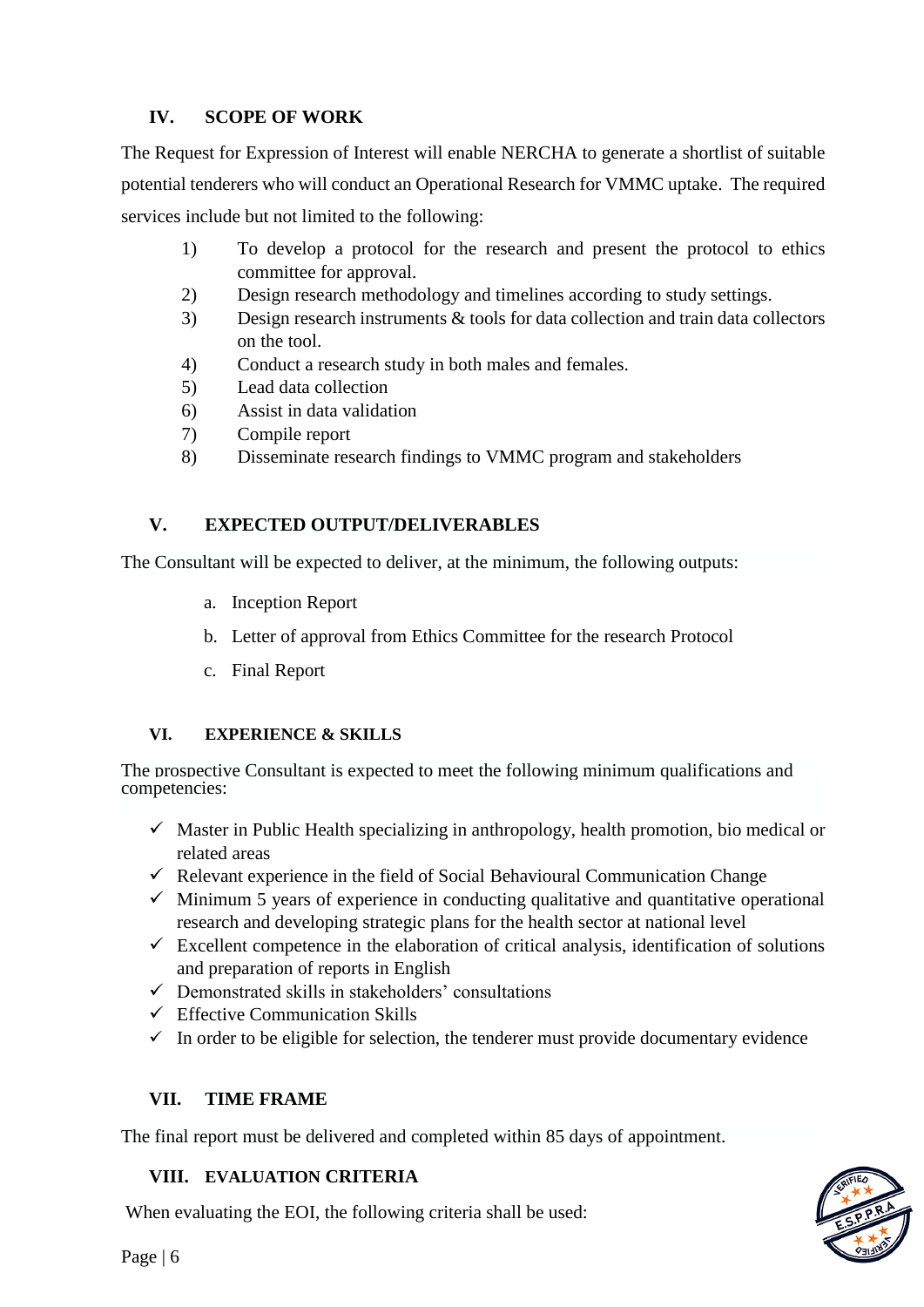### **Technical capacity relevant to service – 40%**

- i) Master in Public Health, Anthropology, Health Promotion, Biomedical or related areas – 30
- ii) Over 5 years' experience in the field of Social Behavioural Communication  $Change - 10$
- **Experience in conducting similar works; range and depth of experience with similar projects – 60%** 
	- i) Minimum 5 years' experience in conducting qualitative and quantitative operational research - 20
	- ii) Minimum 5 years developing strategic plans for the health sector at national  $level - 10$
	- iii) Excellent competence in the elaboration of critical analysis, identification of solutions and preparation of reports - 10
	- iv) Experience in designing research methodology and instruments and tools for data collection - 10
	- v) Demonstrated skills in developing protocol for research 10

#### **Only bidders who meet the minimum score of 70% shall be shortlisted for further evaluation.**

#### **IX. SHORTLISTED TENDERERS**

Tenderers who meet minimum requirements shall be shortlisted and invited to submit detailed proposals. NERCHA may conduct an onsite assessment to verify their presentation and assertions.

### **X. VALIDITY OF EOI**

EOI will be valid for 60 days from the last day of submissions.

### **XI. Withdrawal, Substitution, and Modification of Submissions**

A Service Provider may withdraw, substitute, or modify its Bid after it has been submitted by sending a written notice, duly signed by an authorized representative, and shall include a copy of the authorization (the power of attorney). The corresponding substitution or modification of the bid must accompany the respective written notice. All notices must be:

- (a) prepared and submitted in sealed envelopes and shall be clearly marked "WITHDRAWAL," "SUBSTITUTION," or "MODIFICATION;" and
- (b) received by the Purchaser prior to the deadline prescribed for submission of EOI.
- (c) Submissions requested to be withdrawn shall be returned unopened to the Bidders.

No bid may be withdrawn, substituted, or modified in the interval between the deadline for submission of bids and the expiration of the period of bid validity specified in the EOI.

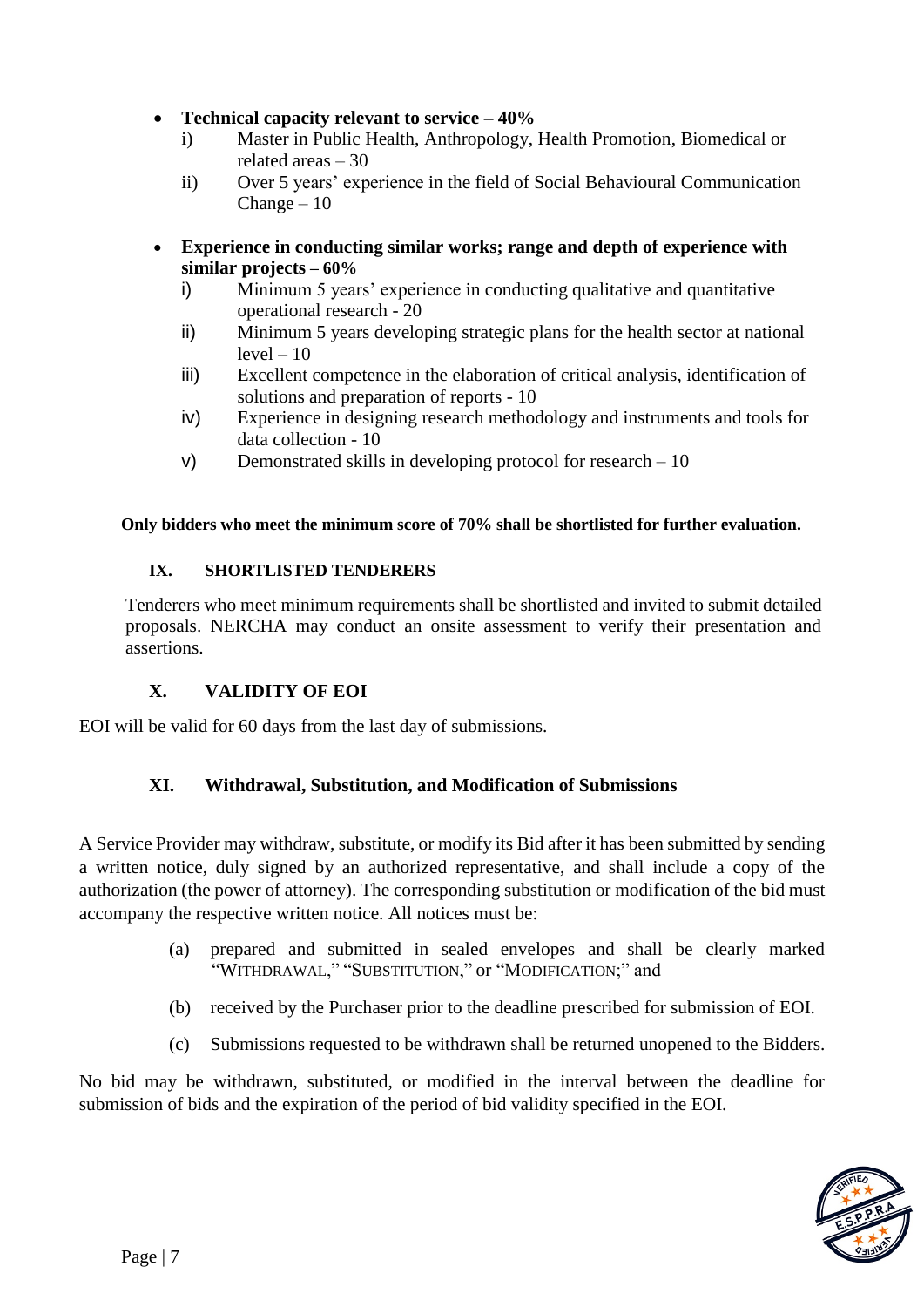# **SECTION 3: TENDER MANDATORY DOCUMENTATION SUBMISSION CHECKLIST**

| <b>Sr</b><br>No. | <b>Documentation</b>                                                                                                                                                                                                                                   | <b>Comply</b><br>(YES/NO) |
|------------------|--------------------------------------------------------------------------------------------------------------------------------------------------------------------------------------------------------------------------------------------------------|---------------------------|
| $\mathbf{1}$     | Submission of fully completed and signed letter of Application in the format<br>outlined in Section 4                                                                                                                                                  |                           |
| $\overline{2}$   | Valid and eligibility documents:                                                                                                                                                                                                                       |                           |
|                  | (a) Copy of a Valid Trading Licence **                                                                                                                                                                                                                 |                           |
|                  | (b) Original Valid Tax Compliance Certificate                                                                                                                                                                                                          |                           |
|                  | (c) A copy of Company VAT Registration **                                                                                                                                                                                                              |                           |
|                  | (d) Police Clearance Certificates for Active Company Director **                                                                                                                                                                                       |                           |
|                  | (e) Certified copies of National IDs of Company's Directors/lead consultant                                                                                                                                                                            |                           |
|                  | (f) Submission of Bidder's Declaration Form(s) duly completed, signed and<br>stamped (Annex 2)                                                                                                                                                         |                           |
|                  | (g) Submission of copy of Company<br>Firm's<br>Certificate<br>of<br>or<br>Incorporation/Registration, certified by commissioner for oaths/notary public.<br>$**$                                                                                       |                           |
|                  | (h) Submission of copy of the Form J as issued by the Registrar of Companies on<br>the Registrar's letterhead giving the names and shareholding of the<br>directors/partners/sole proprietor, certified by commissioner for oaths/notary<br>public. ** |                           |
| 3                | Submission of Bidder's Declaration Form(s) duly completed, signed and stamped<br>(Annex 2)                                                                                                                                                             |                           |
| $\overline{4}$   | Duly filled in the registration details of the company (Annex $3$ )**                                                                                                                                                                                  |                           |
| 5                | Duly filled and completed Qualification and Experience Form (Annex 4)                                                                                                                                                                                  |                           |
|                  | Attach relevant client's reference letters addressed to $NERCHA - on$ the client's<br>letterhead for similar contracts                                                                                                                                 |                           |
| 6                | Submission of copies of Curriculum Vitae with certified copies of certificates for<br>Key personnel                                                                                                                                                    |                           |

*\*\* Not applicable for individual consultants*

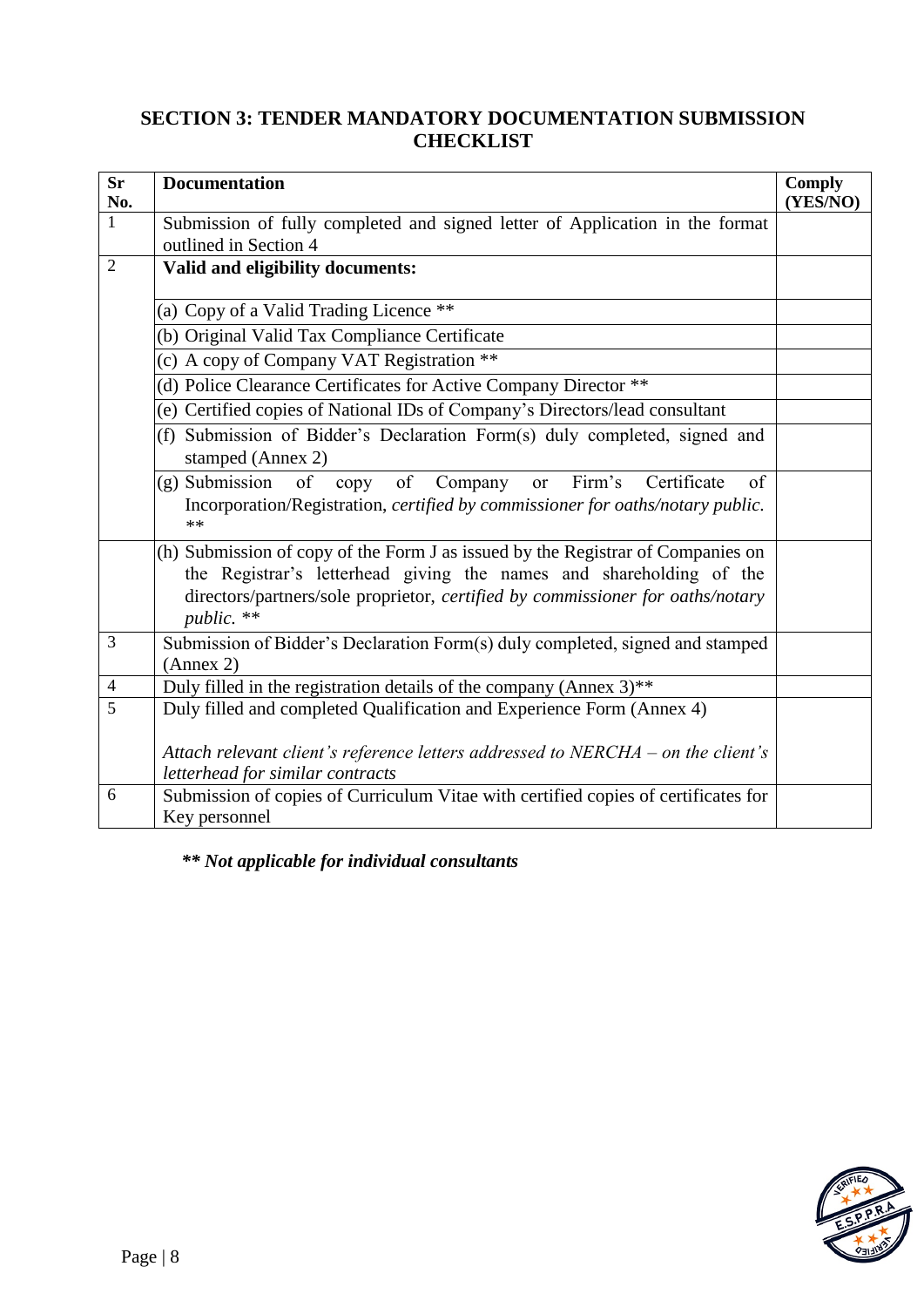### **SECTION 4: LETTER OF APPLICATION**

*Tenderers must provide a signed Tender Form on their company letterhead in the following unedited format. If the tender is being presented by a joint venture or consortium all members must sign the declaration.*

Date…………………………………. Tender No. EOI\_03\_2022

**To:** The NERCHA Tender Board NATIONAL EMERGENCY RESPONSE COUNCIL ON HIV & AIDS PLOT 738 OF FARM 2 EMJIKA ROAD MBABANE ESWATINI

Dear Sirs,

- 1. Having read, examined and understood all of the pre-qualification information provided in the Expression of Interest Document, the receipt of which is hereby duly acknowledged, we, the undersigned, hereby apply to be shortlisted by yourselves as a potential consultant to Conduct an Operational Research for VMMC service uptake.
- 2. We agree to abide by this Tender for a **period of 60 days (please indicate validity of your tender)** from the date fixed for tender opening as per the Expression of Interest Document, and it shall remain binding upon us and may be accepted at any time before the expiration of that period.
- 3. This application, together with your written notification of being shortlisted thereof, shall not constitute a contract between us nor commit NERCHA to any actual tender or amount of contract.
- 4. We understand that you are not bound to accept any application you may receive.
- 5. We declare that the statements made, and the information provided in our Expression of Interest tender document are complete, true, and correct in every detail.

Yours sincerely,

Name of Bidder

\_\_\_\_\_\_\_\_\_\_\_\_\_\_\_\_\_\_\_\_\_\_\_\_\_\_\_\_\_\_\_\_\_\_\_\_\_\_\_\_\_\_\_\_\_\_\_\_\_\_\_ Name and Capacity of authorized person signing the Application

\_\_\_\_\_\_\_\_\_\_\_\_\_\_\_\_\_\_\_\_\_\_\_\_\_\_\_\_\_\_\_\_\_\_\_\_\_\_\_\_\_\_\_\_\_\_\_\_\_\_\_\_\_\_\_\_

Signature of authorized person signing the Tender Stamp or Seal of Bidder

\_\_\_\_\_\_\_\_\_\_\_\_\_\_\_\_\_\_\_\_\_\_\_\_\_\_\_\_\_\_\_\_\_\_\_\_\_\_\_\_

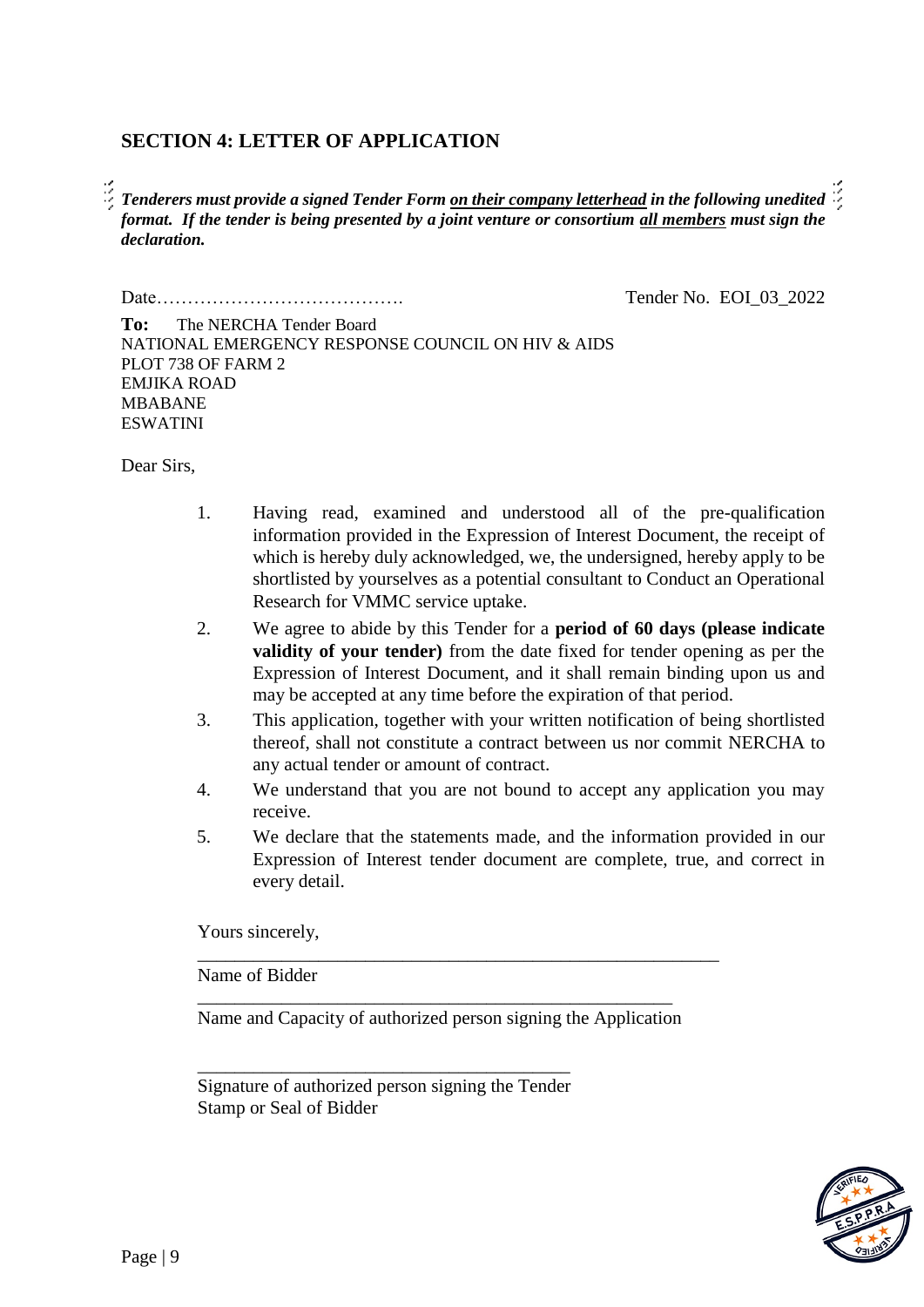#### **ANNEX 1**

# **DECLARATION OF ELIGIBILITY** \_\_\_\_\_\_\_\_\_\_\_\_\_\_\_\_\_\_\_\_\_\_\_\_\_\_\_\_\_\_\_\_\_\_\_\_\_\_\_\_\_\_\_\_\_\_\_\_\_\_\_\_\_\_\_\_\_\_\_\_\_\_\_\_\_\_\_\_\_\_\_

*[All Tenderers must meet the following criteria, to be eligible to participate in public procurement. Tenderers must provide a signed declaration on their company letterhead in the following format. If the tender is being presented by a joint venture or consortium all members must sign the declaration]* 

[>>> Name of Tenderer, Address, and Date>>>]

Dear Sirs

Re Tender Reference ……………………………….

In accordance with the eligibility requirements of the Invitation to Tender documents we hereby declare that: -

- (a) We, including any joint venture partners or consortium partners, are a legal entity and have the legal capacity to enter into the contract.
- (b) We are not insolvent, in receivership, bankrupt or being wound up, our affairs are not being administered by a court or a judicial officer, our business activities have not been suspended and we are not the subject of legal proceedings for any of the foregoing.
- (c) We have fulfilled our obligations to pay taxes and social security contributions.
- (d) We declare that we adhere to basic labour legislation.
- (e) We have not, and our directors or officers have not, been convicted of any criminal offence related to our/their professional conduct or the making of false statements or misrepresentations as to their qualifications to enter a contract within a period of five years preceding the commencement of the procurement proceedings; and
- (f) I/We declare that we are eligible to participate in the above-mentioned public procurement tender as per section 40 of the Public Procurement Act 2011.
- (g) We further declare that we are not Politicians and or Public Officers as described by the Public Procurement Act 2011
- (h) That we do not have a **conflict of interest** in relation to the procurement requirement as defined in the Instructions to Tenderers.
- (i) I/We are aware that, where it shall be found that any or all of the below mentioned directors of our Company have provided misleading information in preparing this tender document, the tender will be cancelled, and contracts awarded shall be terminated immediately.
- (j) We understand that this procurement is supported through The Global Fund grant. I/We represents

Name\_\_\_\_\_\_\_\_\_\_\_\_\_\_\_\_\_\_\_\_ (In the capacity of) \_\_\_\_\_\_\_\_\_\_\_\_\_\_\_\_\_\_\_\_\_\_\_\_

Duly authorized to sign Tender \_\_\_\_\_\_\_\_\_\_\_\_\_\_\_\_\_\_\_\_\_\_\_ Date\_\_\_\_\_\_\_\_\_\_\_\_\_\_\_\_\_\_\_\_\_

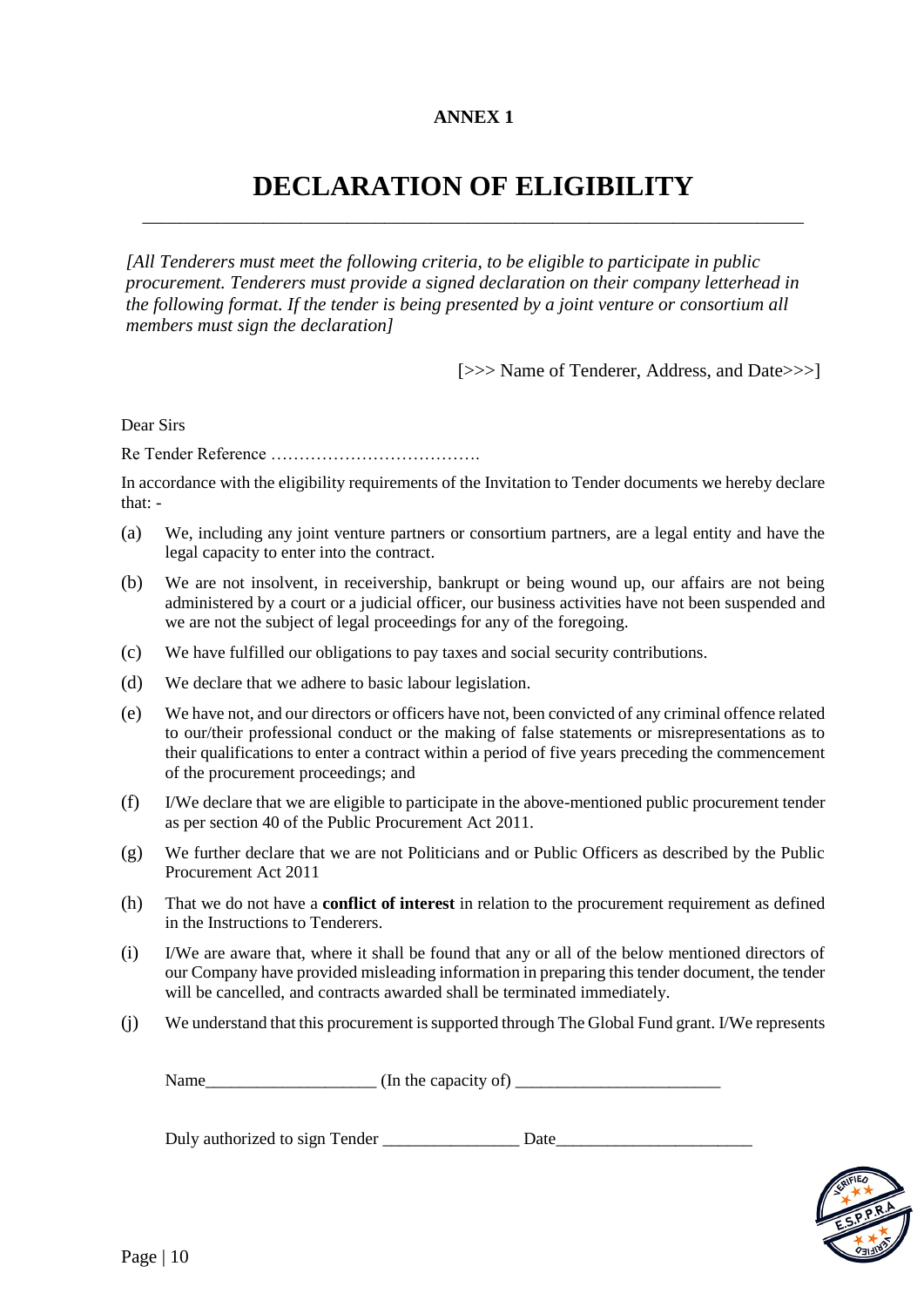#### **ANNEX 2**

#### **TENDERER INFORMATION**

As registration for the prequalification exercise, bidders are to fill in their details appropriately which will be in the format of the Confidential Business Questionnaire below:

You are requested to give the particulars indicated in Part 1 and either Part 2 (a), 2(b) or 2(c) whichever applies to your type of business and Part 3.

#### **You are advised that it is a serious offence to give false information on this form**.

# **Part 1 General**

|                                   |                                                 | Registration Certificate No: (on the certificate of registration issued by Registrar of |               |
|-----------------------------------|-------------------------------------------------|-----------------------------------------------------------------------------------------|---------------|
|                                   |                                                 |                                                                                         |               |
|                                   |                                                 |                                                                                         |               |
| Part 2 (a) – Sole Proprietor      |                                                 |                                                                                         |               |
|                                   |                                                 |                                                                                         |               |
|                                   |                                                 |                                                                                         |               |
|                                   |                                                 |                                                                                         |               |
| Citizenship details               |                                                 |                                                                                         |               |
|                                   |                                                 |                                                                                         |               |
|                                   |                                                 |                                                                                         |               |
| Part 2 $(b)$ – Partnership        |                                                 |                                                                                         |               |
|                                   |                                                 |                                                                                         |               |
|                                   | Given details of partners as follows            |                                                                                         |               |
| Name                              |                                                 | Nationality Citizenship Details Shares                                                  |               |
|                                   |                                                 |                                                                                         |               |
|                                   |                                                 |                                                                                         |               |
|                                   |                                                 |                                                                                         |               |
|                                   |                                                 |                                                                                         |               |
| Part 2 $(c)$ – Registered Company |                                                 |                                                                                         |               |
|                                   |                                                 |                                                                                         |               |
|                                   |                                                 |                                                                                         |               |
|                                   | State the nominal and issued capital of company |                                                                                         |               |
| Nominal SZL                       |                                                 | <b>Issued SZL</b>                                                                       |               |
|                                   | Given details of all directors as follows       |                                                                                         |               |
| Name                              | Nationality                                     | Citizenship Details                                                                     | <b>Shares</b> |
| 1.                                |                                                 |                                                                                         |               |
|                                   |                                                 |                                                                                         |               |
|                                   |                                                 |                                                                                         |               |
| 2.                                |                                                 |                                                                                         |               |
| 3.<br>4.                          |                                                 |                                                                                         |               |

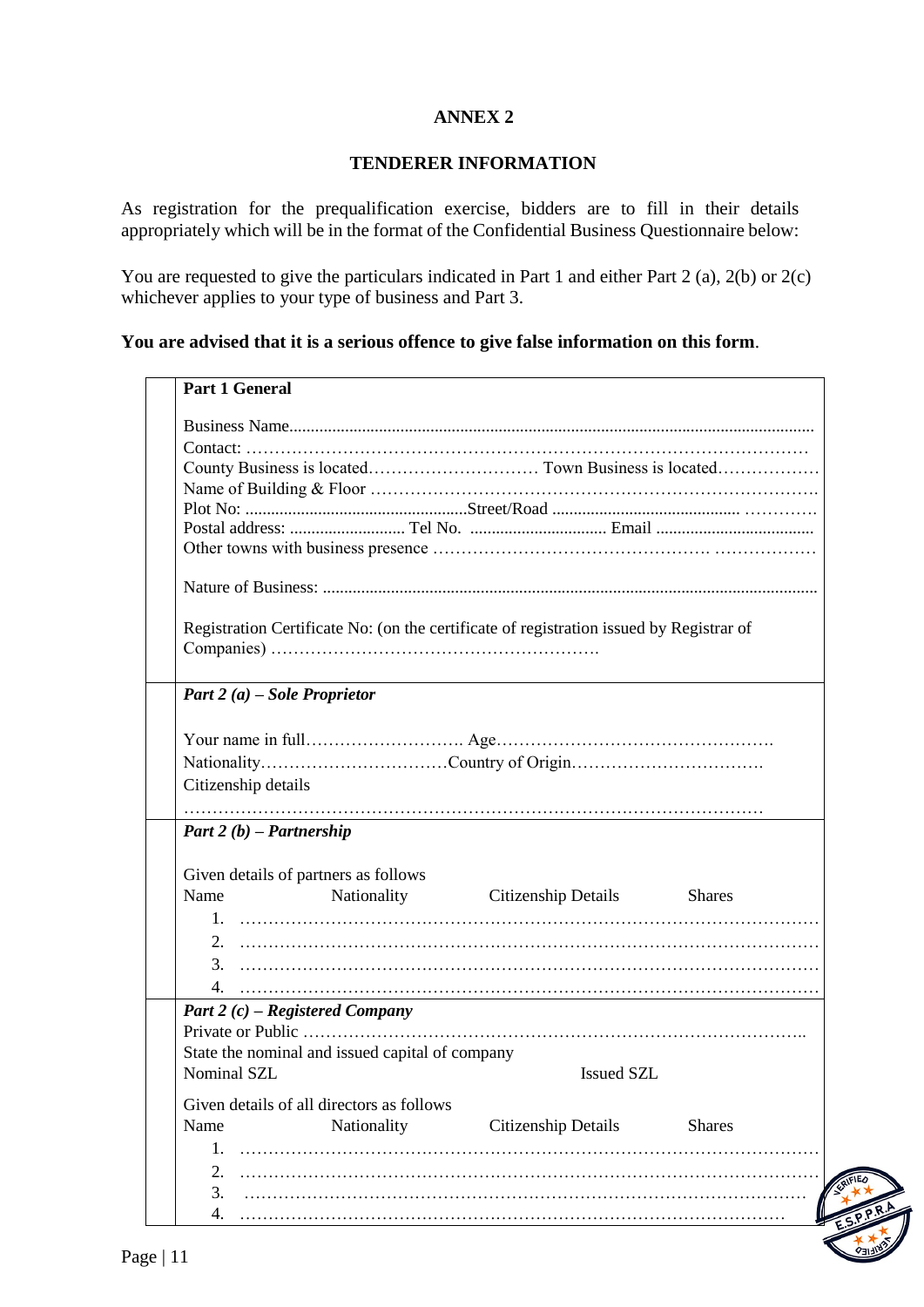| 5. Etc.                                                                                                                                                             |
|---------------------------------------------------------------------------------------------------------------------------------------------------------------------|
|                                                                                                                                                                     |
|                                                                                                                                                                     |
| Part 3 (a) Financial Information                                                                                                                                    |
| State your turnover in the last two years? Also provide Copies of Balance Sheet &                                                                                   |
| Profit & Loss Account of your most recent 2 year(s) audited accounts – certified by the                                                                             |
| <i>auditor:</i>                                                                                                                                                     |
|                                                                                                                                                                     |
| SZL for year ended ---/---/-----                                                                                                                                    |
|                                                                                                                                                                     |
| Part 3 (b) Statutory and other obligations                                                                                                                          |
| Has your organization met all its statutory and other obligations to pay its                                                                                        |
| obligations and staff during the past year (YES/NO) --------                                                                                                        |
|                                                                                                                                                                     |
| If NO, please give details                                                                                                                                          |
|                                                                                                                                                                     |
|                                                                                                                                                                     |
| Part 3 (c) Past Performance                                                                                                                                         |
| List any contracts terminated for poor performance in the last three years, or any<br>contracts where damages have been claimed by the contracting authority within |
| the last three years (YES/NO) --------                                                                                                                              |
|                                                                                                                                                                     |
| If yes, give details:                                                                                                                                               |
|                                                                                                                                                                     |
|                                                                                                                                                                     |
| Part 3 (d) Banking information                                                                                                                                      |
|                                                                                                                                                                     |
| State the name(s) and branch of your bankers for reference. Also Provide a bank                                                                                     |
| reference letter on the bank's letterhead giving the bidder's credit worthiness:                                                                                    |
|                                                                                                                                                                     |
|                                                                                                                                                                     |
|                                                                                                                                                                     |
|                                                                                                                                                                     |
|                                                                                                                                                                     |

Signed: …………………………………………... Date: ……………………………………….



**STAMPED**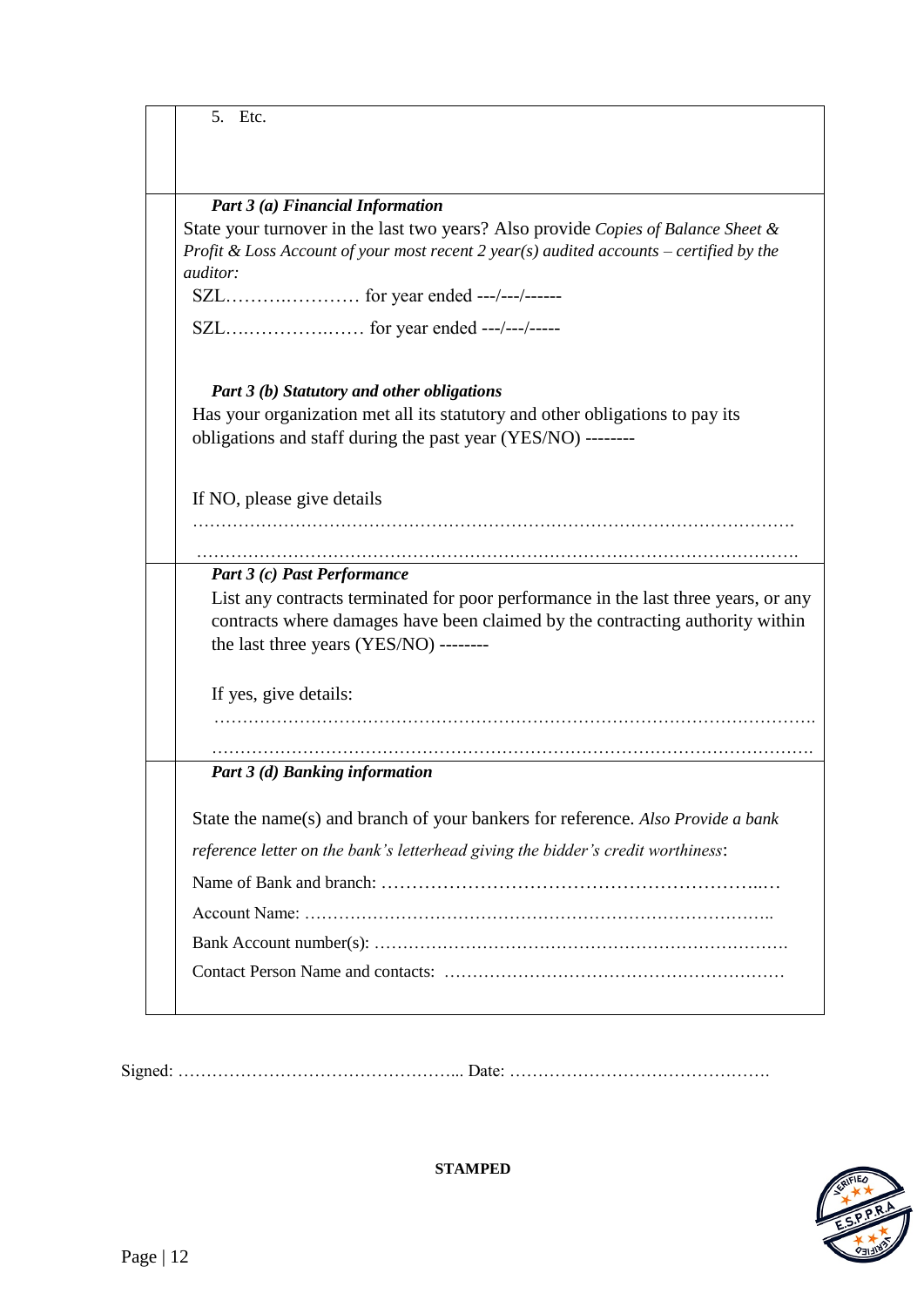### **ANNEX 4**

#### **QUALIFICATION AND EXPERIENCE**

# **A. Consultant's Experience**

[*Use the format below to provide information on three assignments for the consultant was legally contracted either individually as a corporate entity or as one of the major companies within an association, for carrying out services similar to the ones requested under this assignment*]

We may contact these references but cannot commit to contacting all references received.

# **Assignment 1:**

| Assignment name:                                                        | Approx. value of the contract [>>>Amount in<br>Lilangeni (SZL) in figures and in words>>>]:                                                                                               |  |
|-------------------------------------------------------------------------|-------------------------------------------------------------------------------------------------------------------------------------------------------------------------------------------|--|
| Country:<br>Location within country:                                    | Duration of assignment (months):                                                                                                                                                          |  |
| Name of Client:                                                         | Total $N^{\circ}$ of staff-days/months of the assignment:                                                                                                                                 |  |
| Address:                                                                | Approx. value of the services provided by your<br>firm under the contract [>>>Amount in Lilangeni<br>(SZL) in figures and in words>>>]:                                                   |  |
| Start date [>>> month/year>>>]:<br>Completion date [>>> month/year>>>]: | $N^{\omega}$ of professional staff-months provided by<br>associated Consultants:                                                                                                          |  |
| Name of associated Consultants, if any:                                 | Name of senior professional staff of your firm<br>involved and functions performed (indicate most<br>significant profiles such as Project Director,<br>Project Coordinator, Team Leader): |  |
| Narrative description of Project:                                       |                                                                                                                                                                                           |  |
| Description of actual services provided by you within the assignment:   |                                                                                                                                                                                           |  |
| Contact person and contact details:                                     |                                                                                                                                                                                           |  |

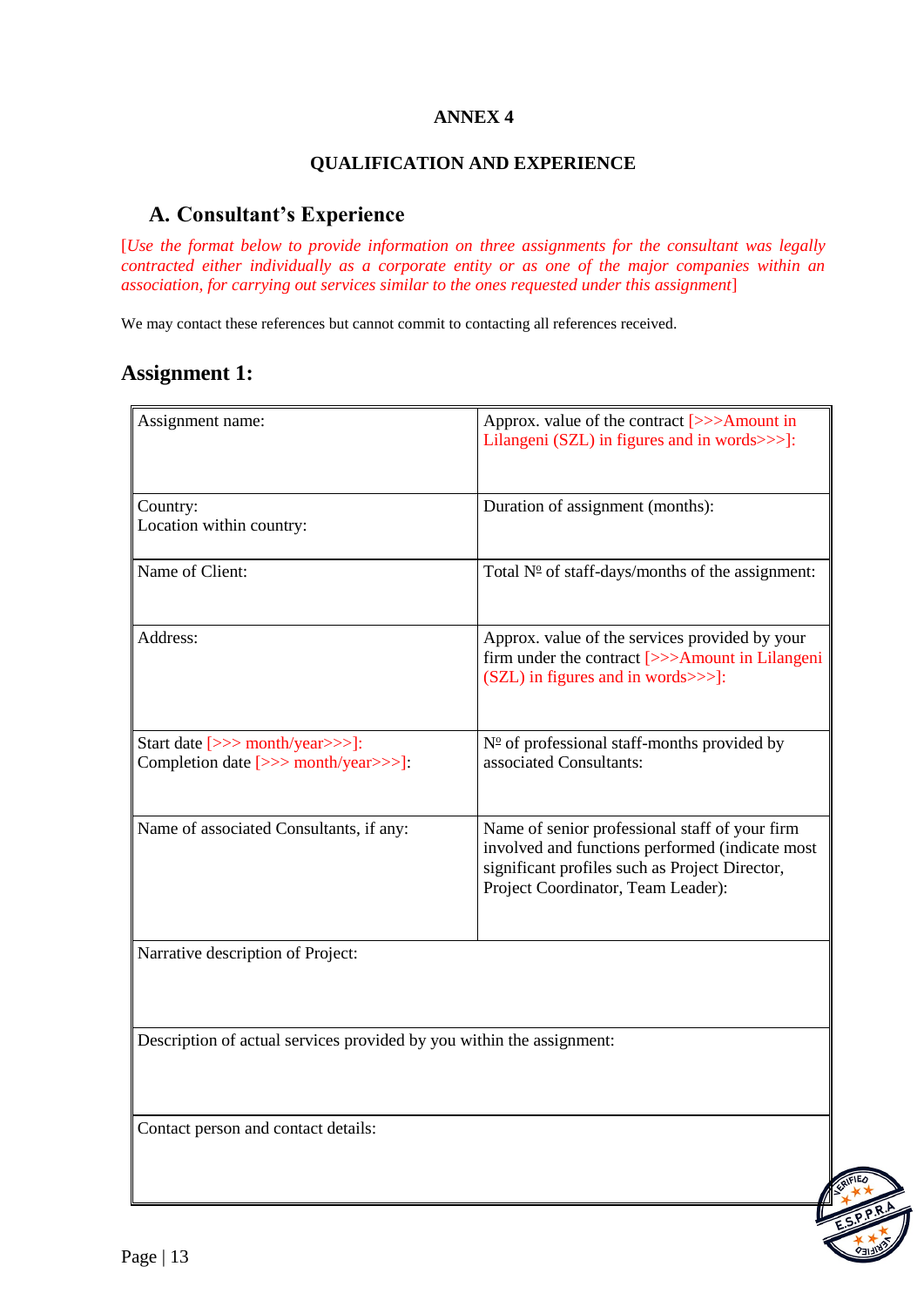# **Assignment 2:**

| Assignment name:                                                        | Approx. value of the contract [>>>Amount in<br>Lilangeni (SZL) in figures and in words>>>]:                                                                                               |  |
|-------------------------------------------------------------------------|-------------------------------------------------------------------------------------------------------------------------------------------------------------------------------------------|--|
| Country:<br>Location within country:                                    | Duration of assignment (months):                                                                                                                                                          |  |
| Name of Client:                                                         | Total $N^{\circ}$ of staff-days/months of the assignment:                                                                                                                                 |  |
| Address:                                                                | Approx. value of the services provided by your<br>firm under the contract [>>>Amount in Lilangeni<br>(SZL) in figures and in words>>>]:                                                   |  |
| Start date [>>> month/year>>>]:<br>Completion date [>>> month/year>>>]: | $N^{\circ}$ of professional staff-months provided by<br>associated Consultants:                                                                                                           |  |
| Name of associated Consultants, if any:                                 | Name of senior professional staff of your firm<br>involved and functions performed (indicate most<br>significant profiles such as Project Director,<br>Project Coordinator, Team Leader): |  |
| Narrative description of Project:                                       |                                                                                                                                                                                           |  |
| Description of actual services provided by you within the assignment:   |                                                                                                                                                                                           |  |
| Contact person and contact details:                                     |                                                                                                                                                                                           |  |